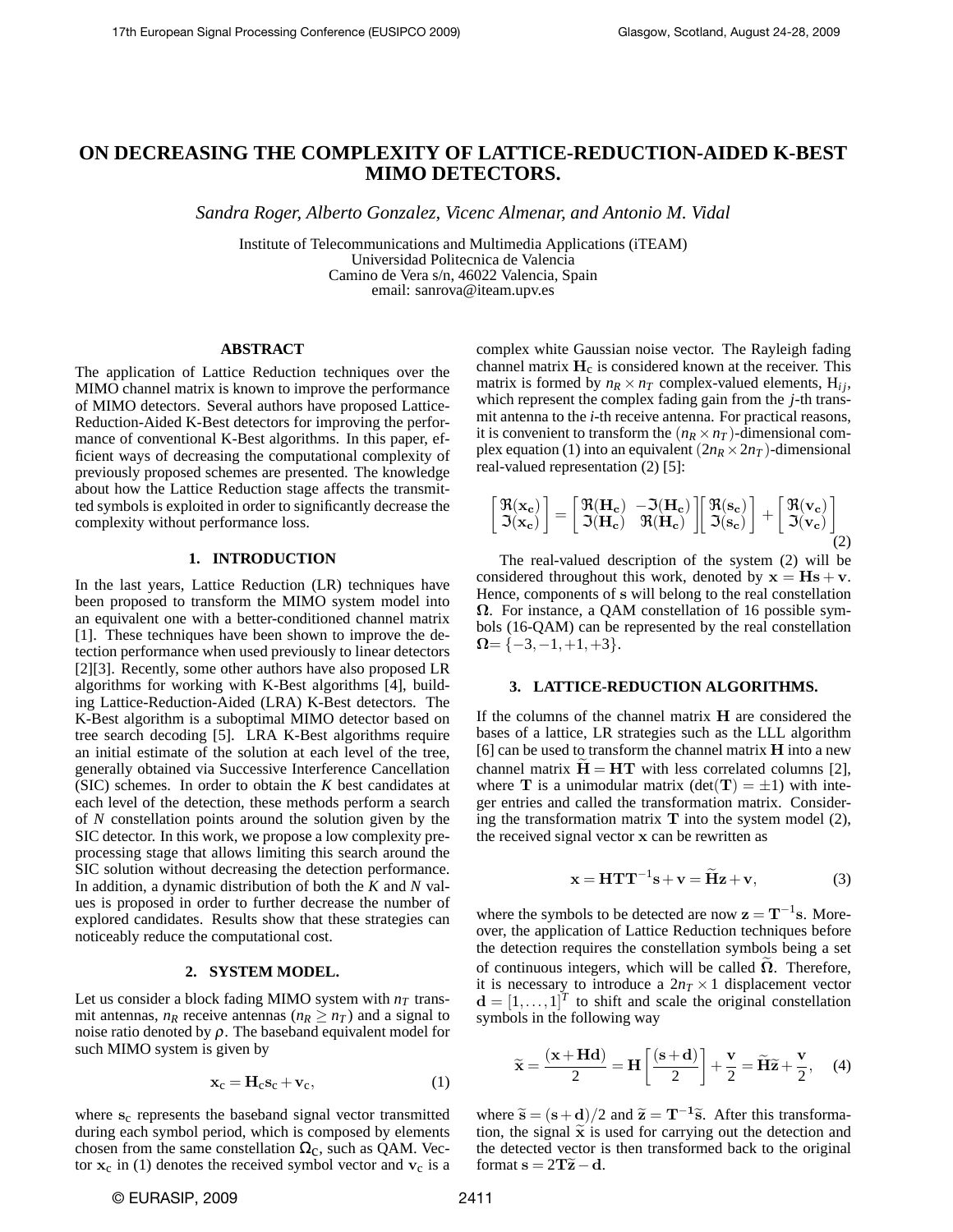## **4. DETECTION IN LATTICE REDUCED MIMO SYSTEMS**

Given the received signal x and before applying any LR technique, the detection problem consists in determining the transmitted vector  $\hat{s}$  with the highest a posteriori probability. This is typically carried out in practice by solving the following least squares problem

$$
\hat{\mathbf{s}} = \arg \min_{\mathbf{s} \in \Omega^{2n}T} \|\mathbf{x} - \mathbf{H}\mathbf{s}\|^2. \tag{5}
$$

The Maximum-Likelihood (ML) algorithm performs an exhaustive search over the total  $2n<sub>T</sub>$ -dimensional lattice points s. However, such an implementation is cumbersome for real systems and in practice the detection is performed via alternative detectors, such as tree search methods [7]. These methods obtain the solution of (5) by performing a search for each of the components of vector  $\hat{s}$ , taking into account that they belong to a finite and a priori known alphabet.

However, when a previous LR has been performed to the channel matrix, the unknown vector to be detected becomes  $z = T^{-1}s$  instead of s. Unfortunately, the set of z values is not predetermined in advance, since it not only depends on the constellation used but also on the matrix  $\mathbf{T}^{-1}$  (i.e. it depends on the current channel realization). A straightforward way of determining all the possible z values could be calculating all the possible  $s \in \hat{\Omega}^{2n}$  and afterwards transforming them with  $T^{-1}$ , in order to have the points of the transformed lattice available. For instance, the set of possible values for symbols belonging to a QPSK constellation expressed in its real form is known to be  $\Omega = \{-1,1\}$ . Once the shift operation is performed over it, it results in  $\Omega = \{0, 1\}.$ Considering the example for the  $2 \times 2$  transformation matrix used in [3], that is  $T = [1, -1, 0, 1]$  and its inverse matrix is  $T^{-1} = [1,1;0,1]$ , an exhaustive calculation of the possible vectors in the transformed lattice gives the correspondence shown in Table 1.

Table 1: Correspondence between  $\tilde{s}$  vectors and  $\tilde{z}$  vectors for a QPSK constellation and a value of  $T = [1, -1; 0, 1]$ .

| Possible $\tilde{s}$ | Associated z |
|----------------------|--------------|
| $[0,0]^T$            | $[0,0]^T$    |
| $[0,1]^{T}$          | $[1, 1]^{T}$ |
| $[1,0]^T$            | $[2,1]^{T}$  |
| $[1, 1]^{T}$         | $[2,0]^{T}$  |

According to the values shown in Table 1, it can be noted that the elements of  $\tilde{z}$  do not belong to  $\Omega$  in all cases. Moreover, each of the components of vector z may expand a different range of possible values, which will depend on the  $T^{-1}$ matrix. It is known that conventional tree search detectors would need this set of transformed candidates for performing the detection. Unfortunately, this calculation requires similar complexity than ML-detection, so it is not feasible in practice. In order to avoid such a complex scheme, authors in [4] proposed a detection algorithm that calculates a first estimate of the solution of (5), generally via SIC detectors, and then the candidate solutions that lie on the neighborhood of this point are explored. For each component of the detected signal vector, only the *K* best candidates are stored and considered for the rest of components to detect. For this reason, this group of detectors are commonly known as K-Best detectors.

The steps proposed in [4] to carry out the detection are:

1) Perform a QR factorization of the lattice-reduced channel matrix  $(\widetilde{H} = \widetilde{Q}\widetilde{R})$  and multiply (4) by  $\widetilde{Q}^T$ . The system becomes:

$$
\widetilde{\mathbf{x}}' = \widetilde{\mathbf{R}} \widetilde{\mathbf{z}} + \frac{\widetilde{\mathbf{Q}}^T \mathbf{v}}{2}.
$$
 (6)

2) Calculate symbol estimate at layer  $l = 2n<sub>T</sub>$  using a SIC procedure:

$$
\hat{z}_{2n_T} = \left[ \frac{\widetilde{\mathbf{x}}'_{2n_T}}{\widetilde{\mathbf{R}}_{2n_T, 2n_T}} \right],\tag{7}
$$

where  $\lceil \cdot \rceil$  rounds to the nearest integer.

3) Pick  $N > K$  integer values around  $\hat{z}_{2n}$  at the  $2n_T$  layer and calculate their Euclidean distances to  $\tilde{\mathbf{x}}'_{2n}$ .<br>
(1) Select the *K* condidates with the lowest **I** 

4) Select the *K* candidates with the lowest Euclidean distances and store them.

5) Decrease  $l = l - 1$ . For each of the *K* best paths  $\widetilde{z}_{l+1:2n_T}^i$  that were stored in level  $l+1$ , generate the symbol<br>estimate at layer *l* using the SIC procedure: estimate at layer *l* using the SIC procedure:

$$
\hat{\mathbf{z}}_l^i = \left[ \frac{\widetilde{\mathbf{x}}_l^{\prime} - \widetilde{\mathbf{R}}_{l,l+1:2n_T} \widetilde{\mathbf{z}}_{l+1:2n_T}^i}{\widetilde{\mathbf{R}}_{l,l}} \right],\tag{8}
$$

where  $i \in 1, \ldots, K$ .

6) Pick  $N > K$  integer values around  $\hat{z}_l^i$  at the *l* layer and calculate their Euclidean distances to  $\hat{x}_l^i$ .

7) Select the *K* candidates with the lowest Euclidean distances and store them.

8) If the iteration arrives at level 1 of the tree, stop the algorithm and select the best path as  $\hat{z}$ . Transform it into  $\hat{\mathbf{s}} = 2\mathbf{T}\hat{\mathbf{z}} - \mathbf{d}$ , quantize the value of  $\hat{\mathbf{s}}$  if it is outside the initial lattice and give the result as an output. Otherwise go to step 5).

## **5. REDUCTION OF THE NUMBER OF CANDIDATES**

As said above, the set of possible s values comes affected by the inverse of the transformation matrix  $T^{-1}$ , resulting in a new vector to be detected called z. It is known that calculating all possible z values requires a computational cost similar to exhaustive search detection. However, if the minimum and maximum integer value of each of the components of vector z are known (in what follows called as *boundaries of the transformed lattice*), they can be used to discard those candidate solutions at each level of the tree that are not within these minimum and maximum values, i.e. the candidates that certainly lead to non-valid solutions.

In this work, a novel technique for calculating the boundaries of the transformed lattice is proposed and will be next detailed. As a first approach, let matrix  $T^{-1}$  be available for each channel realization. It can be easily seen that the maximum **z** at levels  $l \in \{1, ..., 2n_T\}$  ( $z_{\text{max}}^{(l)}$ ) appears when the positive entries of row *l* of  $T^{-1}$  are multiplied by the maximum value of  $\Omega$  ( $\Omega_{\text{max}}$ ) and the negative entries multiplied by the minimum value of  $\Omega$  ( $\Omega_{\text{min}}$ ). A similar procedure can be followed for calculating the minimum values of z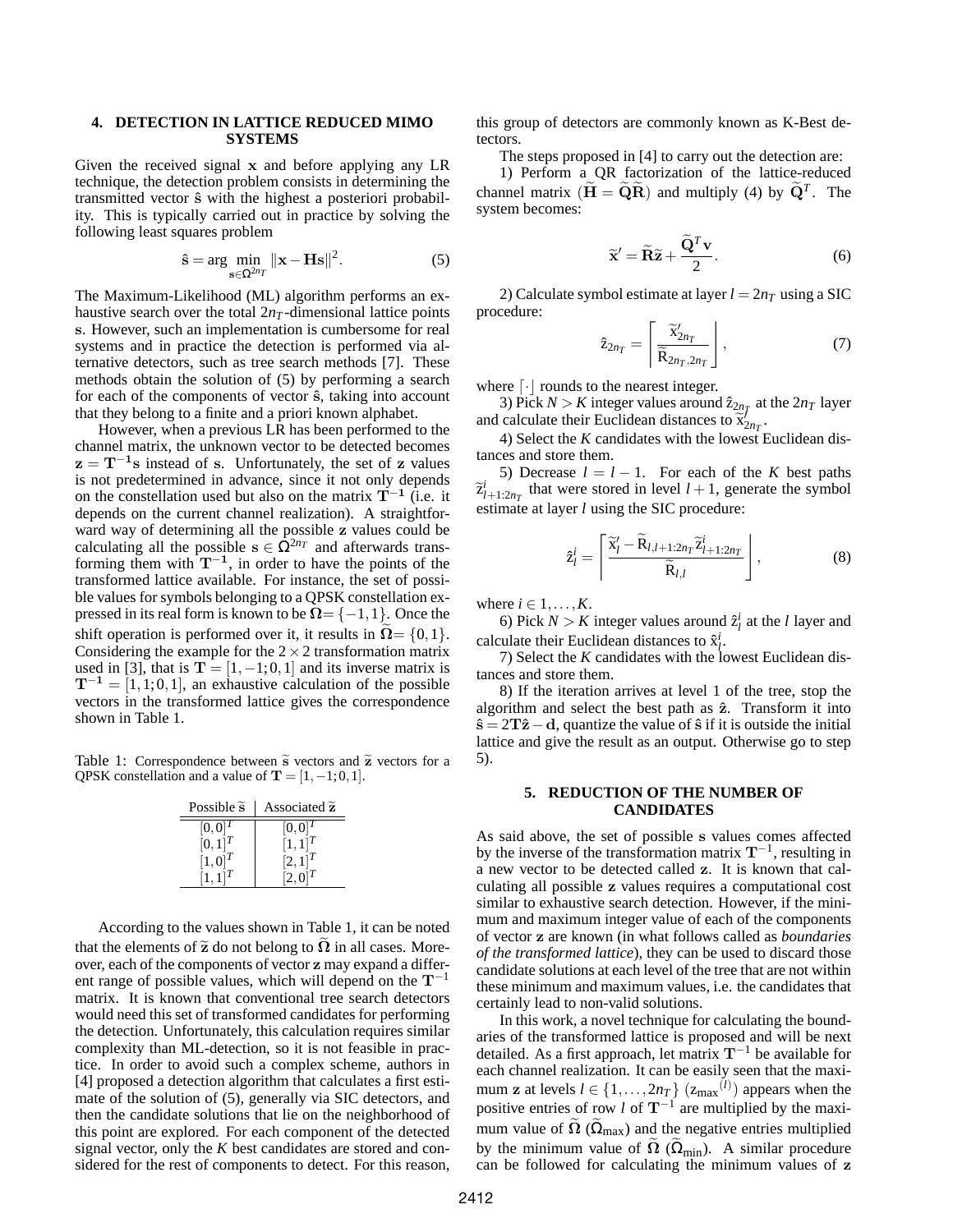$(z_{\text{min}}^{(l)})$ , since they correspond to the addition of the negative entries of row *l* of  $T^{-1}$  multiplied by the maximum value of  $\Omega$  ( $\Omega_{\text{max}}$ ) and the positive entries of the same row multiplied by the minimum value of  $\widetilde{\Omega}$  ( $\widetilde{\Omega}_{\text{min}}$ ). The resulting equations can be expressed as

$$
z_{\max}^{(l)} = \widetilde{\Omega}_{\max} \sum_{j \in P^{(l)}} T_{l,j}^{-1} + \widetilde{\Omega}_{\min} \sum_{j \in N^{(l)}} T_{l,j}^{-1},\tag{9}
$$

$$
z_{\min}^{(l)} = \widetilde{\Omega}_{\min} \sum_{j \in P^{(l)}} T_{l,j}^{-1} + \widetilde{\Omega}_{\max} \sum_{j \in N^{(l)}} T_{l,j}^{-1}, \qquad (10)
$$

where  $P^{(l)}$  stands for the set of *j* indices where  $T_{l,j}^{-1} > 0$  and  $N^{(l)}$  stands for the set of *j* indices where  $T_{l,j}^{-1} < 0$ .

Once the boundaries  $z_{\text{min}}^{(l)}$  and  $z_{\text{max}}^{(l)}$  have been calculated, they can be stored in the following boundary vector

$$
\phi^{(l)} = \left[\phi_1^{(l)}, \phi_2^{(l)}\right]^{\mathrm{T}} = \left[z_{\min}^{(l)}, z_{\max}^{(l)}\right]^{\mathrm{T}}.\tag{11}
$$

Finally, a  $2 \times 2n<sub>T</sub>$  matrix  $\Phi$  will store all these boundary vectors, which will be necessary for the proposed LRA K-Best schemes:

$$
\mathbf{\Phi} = \left[ \phi^{(1)}, \phi^{(2)}, \dots, \phi^{(2n)} \right]. \tag{12}
$$

It can be seen that if matrix  $T^{-1}$  has already been computed, the proposed boundary calculation according to Eqs. (9) and (10) becomes very simple. Another important fact is that this calculation is only performed once per channel realization.

#### **6. PROPOSED LRA K-BEST SCHEMES**

Once the boundaries of the transformed lattice are available, they can be used to limit the search for the solution at each level of the decoding tree of the LRA K-Best detector of [4]. In this work, we propose two different approaches aimed at reducing the number of explored candidate solutions. The first approach discards the candidates that fall outside the boundaries, and thus, it is hereafter called LRA K-Best with Candidate Limitation (LRA-CL). The second strategy leads to two different Dynamic LRA K-Best schemes, which are based on choosing the values for *K* and/or *N* dynamically.

#### **6.1 LRA K-Best with Candidate Limitation**

Considering that the boundaries of the transformed lattice have been calculated as presented in Section 5, the only steps of the original algorithm that have to be modified in order to discard erroneous solutions are steps 3) and 6). Step 6) would be finally described as follows:

6) Pick  $N > K$  integer values around  $\hat{z}_l^i$  at the *l* layer following a zig-zag strategy around the SIC solution. In case of reaching the boundaries, follow the same direction and reduce *N* to the value of  $N = \lfloor (N/2) \rfloor$ , where  $\lfloor \cdot \rfloor$  denotes rounding to the higher integer. If the other boundary is also reached, stop exploring candidates. Finally calculate the Euclidean distances of the candidates to  $\hat{x}_i^i$ .

Fig. 1 represents an example of the candidate selection following a zig-zag strategy around the SIC solution. It will be considered for this case a value of  $N = 8$  and a solution from the SIC detector equal to -2, labelled in the figure as SIC. The first row of numbers surrounded by circles represent the order in which each candidate is explored when there is no candidate limitation. However, when the candidate limitation is applied, if a value for the lower boundary of  $z_{\text{min}} = -3$  is supposed, the value of *N* is reduced to  $N = 4$ and the selected candidates points now range from -3 to 0. Therefore, the proposed candidate limitation can reduce the number of candidates without decreasing the detection performance, as will be discussed below.



Figure 1: Representation of the order in which candidate points are explored in the conventional LRA K-Best scheme and in the LRA-CL scheme.

The modifications over step 3) can be straightforwardly predicted.

#### **6.2 Dynamic LRA K-Best schemes**

In this subsection, a dynamic selection of the parameters of the LRA K-Best detectors is proposed. It must be noted that in this work, the aim is to decrease the complexity of LRA K-Best detectors, which is subject to the two parameters *K* and *N*, with  $N > K$ . Parameter *K* is responsible for the number of stored paths per level and *N* for the number of candidate solutions that are explored before choosing the *K* best ones, as introduced in Section 4.

As it can be seen from the proposed boundary calculation, vector  $\phi^{(l)}$  allows to determine the number of valid candidate solutions at each level *l* of the decoding tree. It seems reasonable that levels with higher number of candidate solutions should not discard as many paths as levels with lower number of candidates. Therefore, the computational complexity of the algorithm can be at a first approach decreased either by having both a different  $K_l$  and  $N_l$  value at each level (later called as Dynamic-*K* scheme), or keeping the number of stored paths *K* unaltered and only assigning different *N<sup>l</sup>* values per level (Dynamic-*N* scheme). The first approach leads to both a variable number of explored paths *Kl*−1*N<sup>l</sup>* and a variable number of stored paths *K<sup>l</sup>* at each level, whereas the second approach explores *KN<sup>l</sup>* paths and stores *K* paths (which is a fixed value).

Following the above mentioned strategies, we propose two different dynamic algorithms. In the Dynamic-*K* (Dyn- $K$ ) algorithm there is a non-linear distribution of the  $K_l$  values at each level of the tree, by using a generalized logistic function [8] rounded to the higher integer by the operator  $\lceil \cdot \rceil$ . The resulting  $K_l$  values are calculated according to the number of candidates at level *l* and also to the *K* value of a same performance fixed K-Best algorithm, as follows:

$$
K_l = \left\lceil 1 + \frac{(K-1)}{(1+0.5\exp(-(L_l - M)))^2} \right\rceil, \tag{13}
$$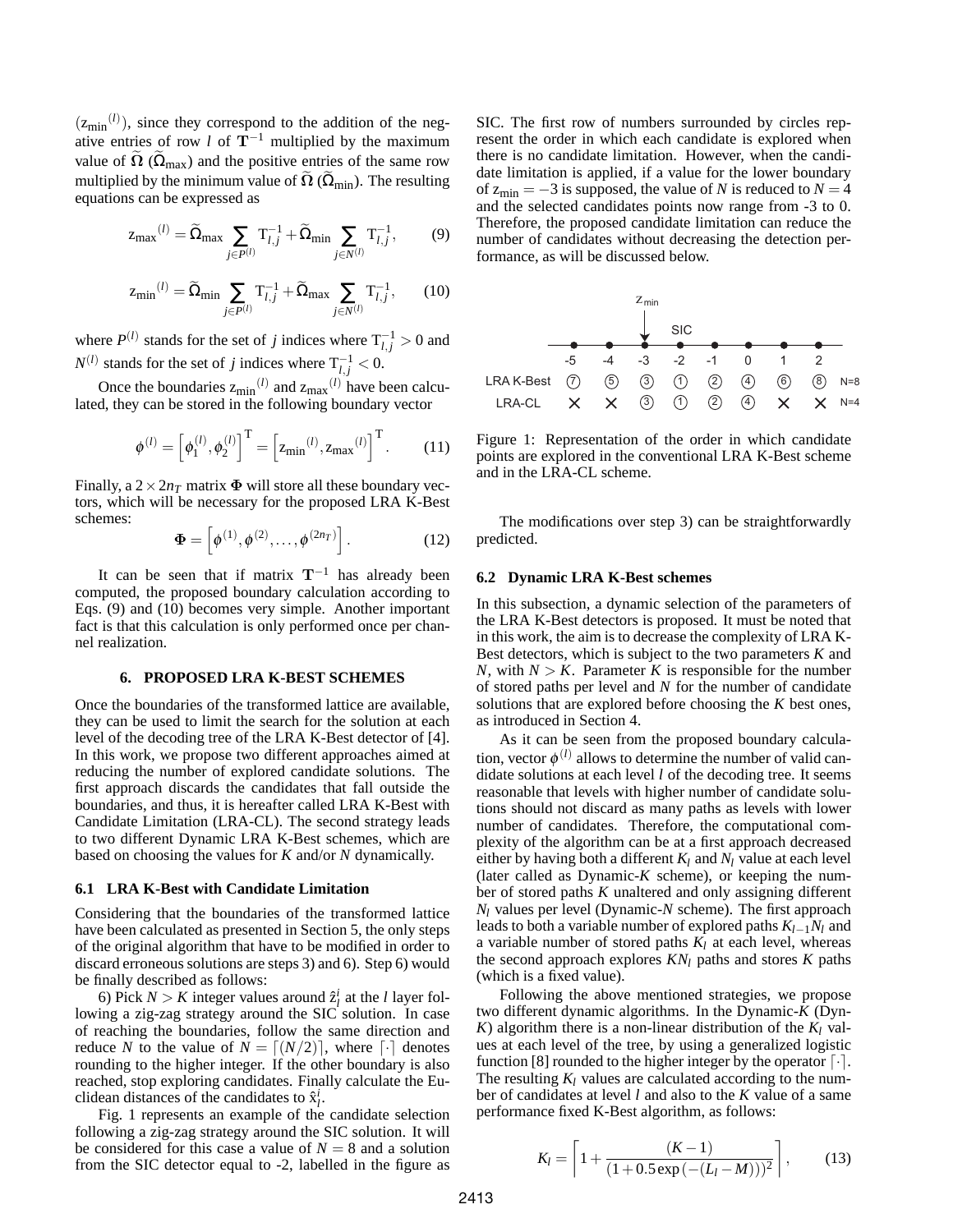where *L<sup>l</sup>* stands for the number of candidate points at level *l*:

$$
L_l = (\phi_2^{(l)} - \phi_1^{(l)}) + 1 \tag{14}
$$

and *M* denotes the central point of the range of values expanded by  $\mathbf{L} = [L_1, \ldots, L_l, \ldots, L_{2n_T}]$ 

$$
M = \left(\max_{\forall l} (\mathbf{L}) - \min_{\forall l} (\mathbf{L})\right)/2. \tag{15}
$$

Let this distribution of  $K_l$  values be clarified by means of an example. Considering a  $4 \times 4$  complex MIMO system  $(8 \times 8)$  in its real-valued representation), working with a 16-QAM constellation, 8 detection levels are necessary to obtain the whole detected vector. At each of these levels, the number of candidate points (*Ll*) for a given channel realization can be calculated by using (14) and previously related equations. A set of possible values of  $L_l$  is given as an example in Table 2 for each level *l*. The next step for the calculation of the *K<sup>l</sup>* values is the calculation of *M*, which can be easily performed using (15) as  $M = (8-1)/2 = 3.5$ .

Once the values of  $L_l$  and M are available, a fixed K-Best algorithm to be compared has to be chosen, for instance 5-Best  $(K = 5)$ . Inserting  $L_l$ , M and K into (13), the values shown in the third column of Table 2, labelled as *K<sup>l</sup>* , are achieved. It can be easily checked that the average *K* value is now 3.62, which is obviously decreasing the *K* value of the fixed 5-Best for this particular case.

Table 2: Example of assigned  $K_l$  values in a  $8 \times 8$  real-valued MIMO system, associated to the set of number of candidates *L<sup>l</sup>* for each of the 8 detection levels.

| Level $(l)$ | Candidates $(L_l)$ | Assigned $K(K_l)$ |
|-------------|--------------------|-------------------|
|             |                    |                   |
|             |                    |                   |
|             |                    |                   |
|             |                    |                   |
|             |                    |                   |
|             |                    |                   |
|             |                    |                   |
|             |                    |                   |

Considering the smallest value for vector  $N$ ,  $N_l$  can be calculated at each level as  $N_l = K_l + 1$ .

In the Dyn-*K* scheme, the fact of working with different  $K_l$  values affects steps 4) and 7) of the above described LRA-CL scheme. These steps should be modified in order to operate with the  $K_l$  best paths instead of with the  $K$  best paths. In the same way, steps 3) and 6) of the above described LRA-CL scheme should be modified in order to operate with the  $N_l$  integer values around the SIC solution instead of with the *N* values. This strategy has been shown to reduce the average number of stored paths (*K*) and the average number of expanded nodes of the LRA-CL algorithm, without decreasing the performance, as will be presented in the next section. Therefore, this first dynamic approach saves average power consumption in practical implementations.

In the second dynamic scheme, called Dynamic-*N* algorithm (Dyn-*N*), the value of *K* remains constant and the *N<sup>l</sup>* values are now calculated as follows:

$$
N_l = \left[1 + \frac{(K-1)}{(1+0.5\exp(-(L_l - M)))^2}\right].
$$
 (16)

In this case, only steps 3) and 6) of the above described LRA-CL scheme should be modified in order to operate with the  $N_l$  integer values around the SIC solution instead of with the *N* values. This strategy has been shown to reduce the average number of explored paths and to keep the average number of stored paths fixed, since  $K$  is the same for all levels.

## **7. RESULTS AND COMPLEXITY DISCUSSION**

The computational complexity comparison has been performed for a  $4 \times 4$  MIMO system working with 16-QAM and 64-QAM constellations. For the sake of simplicity, the simulations were carried out using the real representation of the MIMO system and an uncoded scheme, although the proposed technique can be easily adapted to a complex system. The LLL algorithm [6] was employed for the latticereduction operation.

For a  $2n<sub>T</sub> \times 2n<sub>T</sub>$  MIMO system, it can be easily seen that the number of explored paths at each run of the original LRA K-Best algorithm equals  $N + (2n<sub>T</sub> - 1)NK$ , since every level needs to explore *NK* candidates except the first level, where only *N* are explored. In the case considered for our simulations, the number of levels of the decoding tree is 8, and thus, the number of explored paths at each run of the algorithm equals  $N + 7NK$ . From now on, it will be considered that  $N = K + 1$ , which leads to a number of explored candidates of  $7K^2 + 8K + 1$ .

Tables 3 and 4 show the average number of expanded nodes in the LRA K-Best algorithm proposed in [4], compared to the average number of expanded candidates of the LRA-CL. In Table 3 it can be seen that for the 16-QAM case, simulations were run with the LRA 3-Best and LRA 5-Best detectors. For the LRA 3-Best case, the LRA-CL scheme decreases the number of explored candidates in a 19%, whereas for the LRA 5-Best case, the complexity is reduced in a 31.5%. In Table 4 the simulation was performed with a 64- QAM constellation and with the LRA 5-Best and LRA 10- Best detectors. It can be seen that in the 5-Best scheme, the number of candidates is decreased in a 14.4% and in the LRA 10-Best case the reduction is 27% of the candidates. Therefore, it can be concluded that the higher the value of *K* is, the higher the percentage of reduction can be achieved.

Table 3: Reduction of average number of expanded candidates for the LRA-CL detector (16-QAM case).

| LRA 3-Best |        |                  | LRA 5-Best                    |    |        |
|------------|--------|------------------|-------------------------------|----|--------|
|            | .RA-CL | Reduction $(\%)$ | Reduction (%)<br>_RA-CL<br>ί4 |    |        |
| oo         |        | , Q              |                               | 48 | ن. 1 ب |

Table 4: Reduction of average number of expanded candidates for the LRA-CL detector (64-QAM case).

| LRA 5-Best |        |               | LRA 10-Best                    |     |  |
|------------|--------|---------------|--------------------------------|-----|--|
|            | _RA-CL | Reduction (%) | LRA-CL<br>Reduction (%)<br>í41 |     |  |
|            | 85     | l 4.4         | 781                            | 570 |  |

Tables 5 and 6 show the average number of expanded candidates for the LRA-CL algorithm and for the two proposed dynamic versions of this method, labelled as Dyn-K